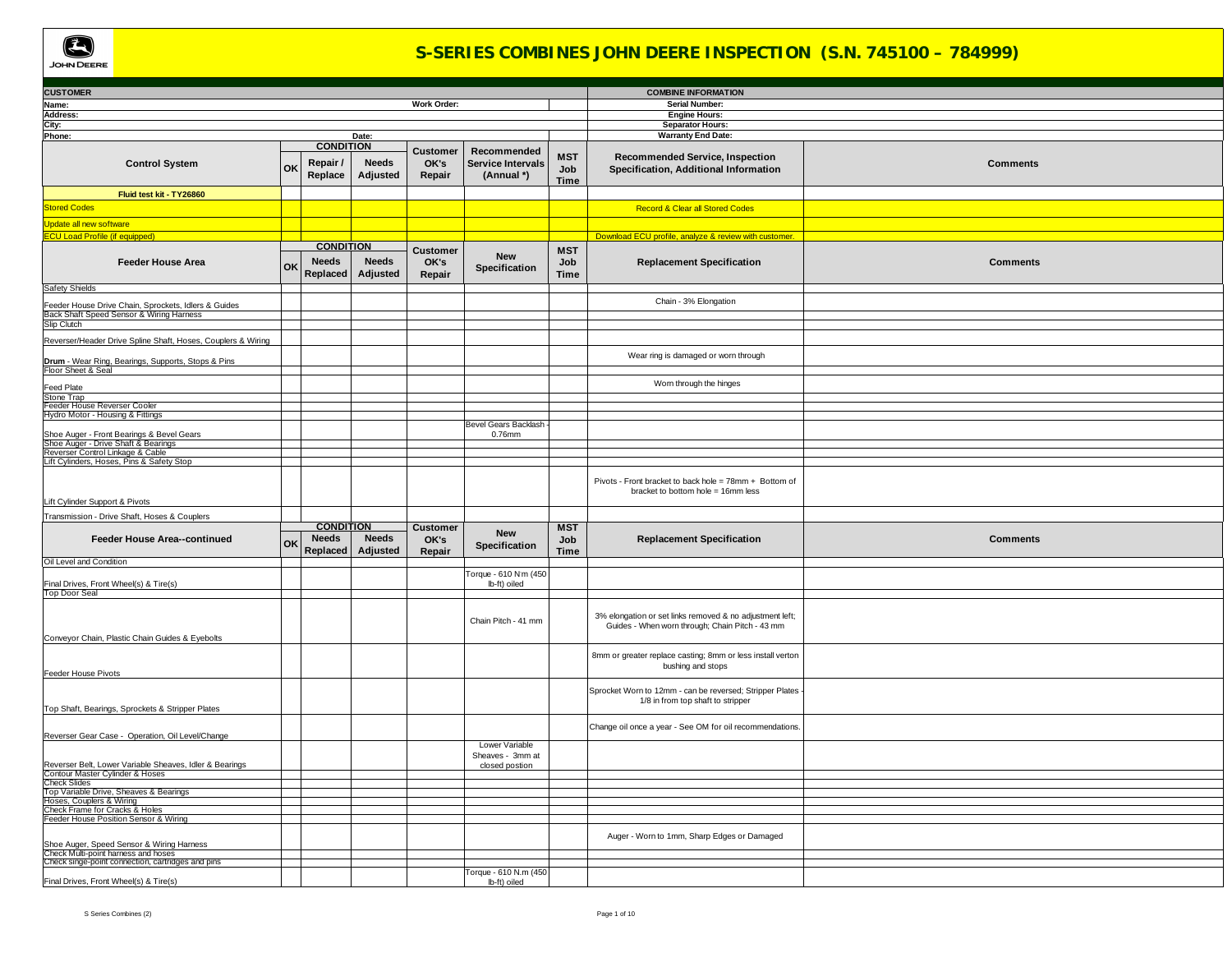|                        |                                                                                                                                                           |    | <b>CONDITION</b>   |                     | <b>Customer</b> | Recommended                            | <b>MST</b>         |                                                                                 |                                                                                                                                                                                                                                                                                                                                                                                                                                                                                                                                                                         |
|------------------------|-----------------------------------------------------------------------------------------------------------------------------------------------------------|----|--------------------|---------------------|-----------------|----------------------------------------|--------------------|---------------------------------------------------------------------------------|-------------------------------------------------------------------------------------------------------------------------------------------------------------------------------------------------------------------------------------------------------------------------------------------------------------------------------------------------------------------------------------------------------------------------------------------------------------------------------------------------------------------------------------------------------------------------|
| $\left  \cdot \right $ | <b>Feeder House Area installed Options</b>                                                                                                                | OK | Installed<br>(Y/N) | Repair /<br>Replace | OK's<br>Repair  | <b>Service Intervals</b><br>(Annual *) | Job<br><b>Time</b> | <b>Recommended Service, Inspection</b><br>Specification, Additional Information | <b>Option Description</b>                                                                                                                                                                                                                                                                                                                                                                                                                                                                                                                                               |
|                        | Contoured Serrated Feed Accelerator Wings                                                                                                                 |    |                    |                     |                 |                                        |                    | Verified if installed and functioning correctly: Attachment<br>number: BH84027  | The serrated feed accelerator wings have a smooth contoured back to provide fast yet gentle crop handling while<br>also featuring serrated edges for positive crop movement in viney crops such as edible beans. Provides fast yet<br>gentler handling than the standard serrated wear strips. Recommended when harvesting viney crops such as edible<br>beans. Not for use in Rice. (9660, 9760, 9860, 9670, 9770, 9870, S650, S660, S670, S680, S690.)                                                                                                                |
|                        | Expanded Stone Trap Door - Wide Body                                                                                                                      |    |                    |                     |                 |                                        |                    | Verified if installed and functioning correctly: Attachment<br>number: BH84496  | The stone trap protects the combine's interior area by effectively catching stones deflected by the feed accelerator<br>into the stone dump area before they enter the TriStream™ feed section. Expanded stone trap door with two-piece<br>floor for improved rock protection. May reduce capacity in tough green stemmed crops. (9660, 9760, 9860 PIN<br>720101 and Above.) (9670, 9770, 9870, S650, S660, S670, S680, S690.)                                                                                                                                          |
|                        | Feed Accelerator Slow Speed Drive                                                                                                                         |    |                    |                     |                 |                                        |                    | Verified if installed and functioning correctly: Attachment<br>number: BH81691  | The slow-speed drive reduces the standard two-speed feed accelerator from 450 rpm/800 rpm to 320 rpm/770 rpm.<br>These lower speeds allow the feed accelerator to provide more gentle grain handling in delicate specialty crops such<br>as edible beans, food corn, or popcorn. 20-770 RPM. Recommended for use in edible beans, food corn or popcorn<br>when optimum grain quality is desired in these crops. Not recommended for use in Rice. Not recommended with the<br>Variable Stream rotor. (9660, 9760, 9860, 9670, 9770, 9870, S650, S660, S670, S680, S690). |
|                        | Feed Accelerator Smooth Wear Strips (Set of 30)                                                                                                           |    |                    |                     |                 |                                        |                    | Verified if installed and functioning correctly: Attachment<br>number: BH81489  | The smooth-wear strips provide optimum grain quality in speciality crops such as popcorn and food corn. The bundle<br>includes set of 30 wear strips to replace standard-equipment serrated wear strips. For Front Feed Accelerator.<br>Recommended for optimum grain quality in specialty crops such as popcorn, food corn, etc. Not for use in Rice.<br>Conversion to standard corn/grain FAST required if machine equipped with tough crop or tine fast (9660, 9760, 9860,<br>9670, 9770, 9870, S650, S660, S670, S680, S690).                                       |
|                        | High Torque, Posi-Torg Variable Speed Feederhouse Drive<br>Conversion for combines equipped with the Heavy Duty Posi-<br>Torg Variable Speed Drive System |    |                    |                     |                 |                                        |                    | Verified if installed and functioning correctly: Attachment<br>number: BH84447  | This feederhouse is ideal for combines that will be harvesting with a corn head or a belt pickup platform where<br>varying the speed of the feederhouse conveyor is desirable. Recommended for use with chopping corn heads 8<br>Rows and larger, or high yielding green stem corn conditions with non-chopping corn heads 12 Rows and larger. For<br>9660 STS, 9670 STS, 9760 STS, 9770 STS, 9860 STS and 9870 STS, S660, S670, S680, S690 combines.                                                                                                                   |
|                        | Spike Feed Accelerator                                                                                                                                    |    |                    |                     |                 |                                        |                    | Verified if installed and functioning correctly: Attachment<br>number: BH84582  | Tine feed accelerator for extreme tough or green rice conditions. For use in tough material handling rice conditions<br>where rice is down and tangled. Not for use with stripper headers. Not for use in corn/grain harvest. (9660, 9760,<br>9860, 9670, 9770, 9870, S660, S670, S680, S690.)                                                                                                                                                                                                                                                                          |
|                        | Tine Feed Accelerator                                                                                                                                     |    |                    |                     |                 |                                        |                    | Verified if installed and functioning correctly: Attachment<br>number: BH84416  | The enhanced rice performance bundle is recommended for improved harvesting capacity when rice conditions may<br>be limited due to slugs and heavy loads from straw intake while harvesting. For use in tough material handling rice<br>conditions where slug. Note: Rice machines from factory come with tine ffed accelerator installed. (9660, 9760,<br>9860, 9670, 9770, 9870, S660, S670, S680, S690.)                                                                                                                                                             |
|                        |                                                                                                                                                           |    |                    |                     |                 |                                        |                    |                                                                                 |                                                                                                                                                                                                                                                                                                                                                                                                                                                                                                                                                                         |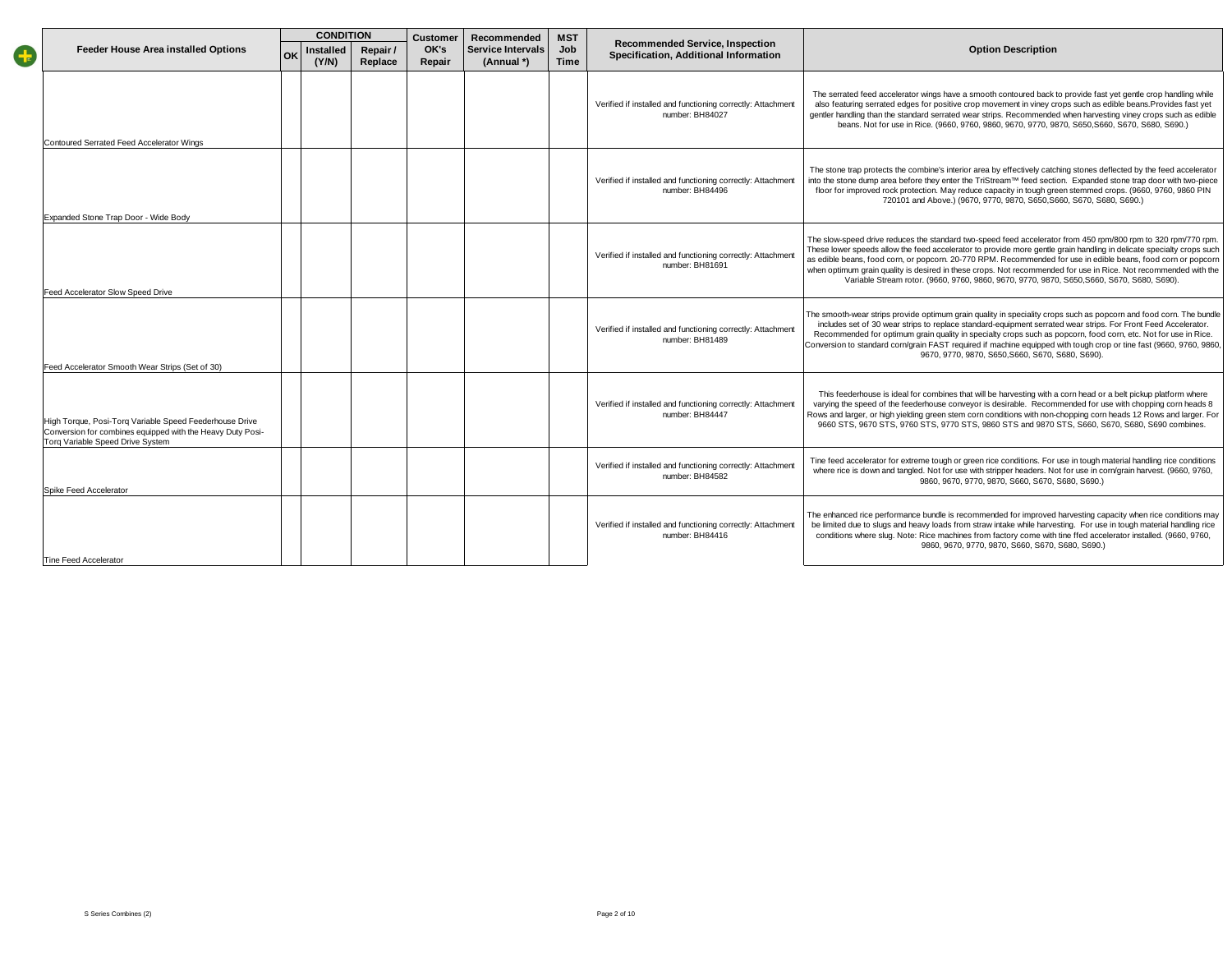|                                                                                     |           | <b>CONDITION</b>         |                          |                                   |                                   |                           |                                                                                                                                       |                 |
|-------------------------------------------------------------------------------------|-----------|--------------------------|--------------------------|-----------------------------------|-----------------------------------|---------------------------|---------------------------------------------------------------------------------------------------------------------------------------|-----------------|
| <b>Feed Accelerator (FAST)</b>                                                      | <b>OK</b> | <b>Needs</b><br>Replaced | <b>Needs</b><br>Adjusted | <b>Customer</b><br>OK's<br>Repair | <b>New</b><br>Specification       | <b>MST</b><br>Job<br>Time | <b>Replacement Specification</b>                                                                                                      | <b>Comments</b> |
| Feed Accelerator Drive Belt                                                         |           |                          |                          |                                   |                                   |                           |                                                                                                                                       |                 |
| Feed Accelerator Tension Arm, Spring & Idler<br>Feed Accelerator - Wings & Bearings |           |                          |                          |                                   |                                   |                           |                                                                                                                                       |                 |
|                                                                                     |           |                          |                          |                                   |                                   |                           |                                                                                                                                       |                 |
| <b>Serrated Wear Strips</b>                                                         |           |                          |                          |                                   | 8mm thick 51mm<br>height          |                           | After strips have been half worn & reversed, replace if<br>height is shorter than original- All must be replaced at the<br>same time  |                 |
|                                                                                     |           |                          |                          |                                   |                                   |                           |                                                                                                                                       |                 |
| Smooth Wear strips                                                                  |           |                          |                          |                                   | 8mm thick 51mm<br>height          |                           | After strips have been half worn & reversed, replace if<br>height is shorter than original - All must be replaced at the<br>same time |                 |
|                                                                                     |           |                          |                          |                                   |                                   |                           |                                                                                                                                       |                 |
| <b>Back Swept Wear</b><br>Strips                                                    |           |                          |                          |                                   | 8mm thick                         |                           | Leading edge wears to the point, reducing overall height<br>dimension                                                                 |                 |
| <b>Plastic Dust Shroud</b>                                                          |           |                          |                          |                                   |                                   |                           | Thin Spots or Holes                                                                                                                   |                 |
| Rotor Bearing, Speed Sensor & Wiring                                                |           |                          |                          |                                   |                                   |                           |                                                                                                                                       |                 |
| Tri-Flow Feed Ramp                                                                  |           |                          |                          |                                   |                                   |                           | Worn through or damage                                                                                                                |                 |
| Feed floor-Spike tooth (Rice)                                                       |           |                          |                          |                                   |                                   |                           | Worn through or damage                                                                                                                |                 |
| Front Feed Flights                                                                  |           |                          |                          |                                   | 5 mm above rear flight<br>support |                           | Outer edge is worn down approx. 5 mm. Embossed part<br>number on the top of the rear feed flight support will be worn<br>off          |                 |
| Rear Feed Flights                                                                   |           |                          |                          |                                   | 8 mm thick                        |                           | When the casting number on the rear flight begins to wear<br>off                                                                      |                 |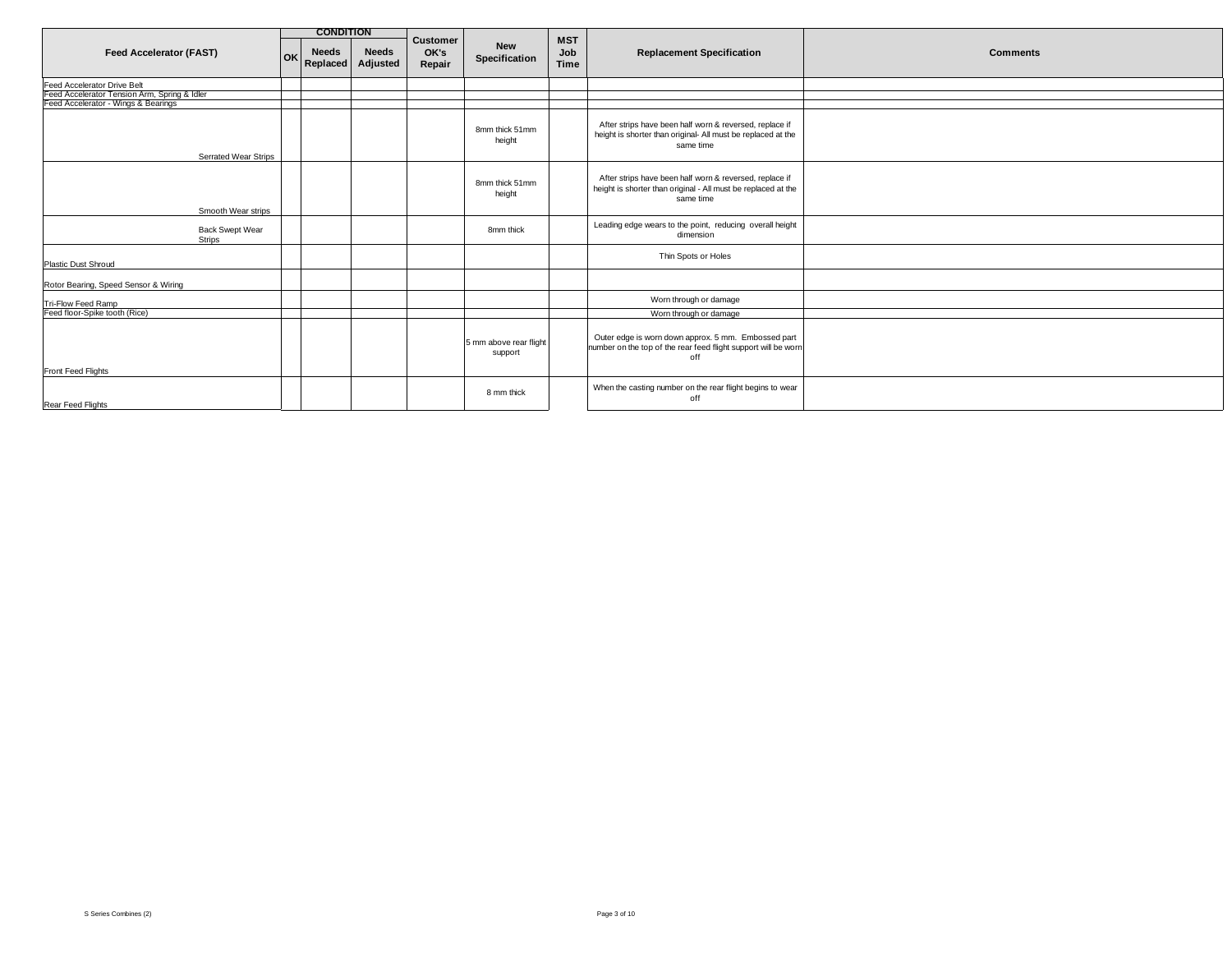|                                                                                      |    | <b>CONDITION</b>         |                          | <b>Customer</b> | <b>New</b>       | <b>MST</b>         |                                                            |                 |
|--------------------------------------------------------------------------------------|----|--------------------------|--------------------------|-----------------|------------------|--------------------|------------------------------------------------------------|-----------------|
| <b>Left-Hand Side</b>                                                                | OK | <b>Needs</b><br>Replaced | <b>Needs</b><br>Adjusted | OK's<br>Repair  | Specification    | Job<br><b>Time</b> | <b>Replacement Specification</b>                           | <b>Comments</b> |
| <b>Safety Shields</b>                                                                |    |                          |                          |                 |                  |                    |                                                            |                 |
| Batteries - Cables, Connections & Fluid Level (S660, S670, S680                      |    |                          |                          |                 |                  |                    |                                                            |                 |
| Electric Clutch & Brush Module                                                       |    |                          |                          |                 |                  |                    |                                                            |                 |
| Primary Countershaft 90° Gear Case                                                   |    |                          |                          |                 |                  |                    |                                                            |                 |
| Drive Shaft -                                                                        |    |                          |                          |                 |                  |                    |                                                            |                 |
| Engine to 90° Gear Case U-                                                           |    |                          |                          |                 |                  |                    |                                                            |                 |
| Front End Drive Belt                                                                 |    |                          |                          |                 |                  |                    | Alignment/Wear                                             |                 |
| Reel Pump & Bearings                                                                 |    |                          |                          |                 |                  |                    |                                                            |                 |
| Reel Speed Valve & Actuator                                                          |    |                          |                          |                 |                  |                    |                                                            |                 |
| Cleaning Fan, Housing, Fins, Bearings, Speed Sensor & Wiring                         |    |                          |                          |                 |                  |                    |                                                            |                 |
| Cleaning Shoe Pitman Arms, Hangers, Bolts, Bearings &                                |    |                          |                          |                 |                  |                    |                                                            |                 |
| Clean Grain Auger Speed Sensor & Wiring                                              |    |                          |                          |                 |                  |                    | Auger - Worn to 1mm, Sharp Edges or Damaged                |                 |
| Tailings Auger Speed Sensor & Wiring<br>Hydraulic Filter - Hoses & Fittings          |    |                          |                          |                 |                  |                    | Auger - Worn to 1mm, Sharp Edges or Damaged                |                 |
|                                                                                      |    |                          |                          |                 |                  |                    |                                                            |                 |
| Hydraulic Stack Valve & Accumulator                                                  |    |                          |                          |                 |                  |                    |                                                            |                 |
| Separator Frame                                                                      |    |                          |                          |                 |                  |                    |                                                            |                 |
| Inspect concave inserts                                                              |    |                          |                          |                 |                  |                    |                                                            |                 |
|                                                                                      |    |                          |                          |                 |                  |                    | Worn through or damaged                                    |                 |
| Top Covers - Feeding, Threshing & Separating<br>Plastic Threshing & Separator Covers |    |                          |                          |                 |                  |                    |                                                            |                 |
| Separator Side Rail                                                                  |    |                          |                          |                 |                  |                    |                                                            |                 |
| Rotor mid-plate                                                                      |    |                          |                          |                 |                  |                    |                                                            |                 |
| Concave Z-Bar                                                                        |    |                          |                          |                 |                  |                    | Must be worn through the second layer of material          |                 |
| Concave Actuator Motor, Gears & Linkage                                              |    |                          |                          |                 |                  |                    |                                                            |                 |
| Concave calibration                                                                  |    |                          |                          |                 |                  |                    |                                                            |                 |
| Concaves                                                                             |    |                          |                          |                 |                  |                    |                                                            |                 |
| Small Wire Concave                                                                   |    |                          |                          |                 | 38 mm            |                    | Bar less than 34 mm                                        |                 |
| Small Wire Interrupter                                                               |    |                          |                          |                 |                  |                    |                                                            |                 |
| Bar                                                                                  |    |                          |                          |                 | 19mm             |                    | Less than 15mm                                             |                 |
| Large Wire Concave                                                                   |    |                          |                          |                 | 38mm             |                    | Bar less than 34 mm                                        |                 |
|                                                                                      |    |                          |                          |                 | 16 <sub>mm</sub> |                    | Bar is less than 12mm                                      |                 |
| Round Bar Concave<br><b>Filler Plates</b>                                            |    |                          |                          |                 |                  |                    |                                                            |                 |
|                                                                                      |    |                          |                          |                 | Std.18mm         |                    | Std. Trailing edge is worn to 13mm - Check using Xstream   |                 |
|                                                                                      |    |                          |                          |                 | Rice             |                    |                                                            |                 |
| <b>Threshing Elements</b>                                                            |    |                          |                          |                 | 24mm             |                    | Rotor Wear Gauge                                           |                 |
| <b>Separator Grates</b>                                                              |    |                          |                          |                 | <b>NA</b>        |                    | When fingers wear to a point or broken out                 |                 |
|                                                                                      |    |                          |                          |                 |                  |                    | Less than 110 mm (Measure on the rear edge of tine from    |                 |
|                                                                                      |    |                          |                          |                 | $124$ mm         |                    | base to highest point) - Replaced in Sets of Three - Check |                 |
| <b>Separator Tines</b>                                                               |    |                          |                          |                 |                  |                    | using Xstream Rotor Wear Gauge                             |                 |
|                                                                                      |    |                          |                          |                 |                  |                    |                                                            |                 |
| Cleaning Shoe Augers & Rear Bearings                                                 |    |                          |                          |                 |                  |                    | Auger - Worn to 1mm, Sharp Edges or Damaged                |                 |
|                                                                                      |    |                          |                          |                 |                  |                    |                                                            |                 |
| Cleaning Shoe Auger Troughs<br>Separator Loss Monitor, Pads and Wiring               |    |                          |                          |                 |                  |                    |                                                            |                 |
|                                                                                      |    |                          |                          |                 |                  |                    |                                                            |                 |
| Separator Shaker Pan                                                                 |    |                          |                          |                 |                  |                    | Bending or Damage                                          |                 |
| Unloading Auger Sump, Bevel Drive Gears & Bearings                                   |    |                          |                          |                 |                  |                    |                                                            |                 |
| Unloading Auger Drive Chain, Sprockets & Guides                                      |    |                          |                          |                 |                  |                    | Chain - 3% elongation                                      |                 |
| Unloading Auger Jackshaft, Pulleys & Bearings                                        |    |                          |                          |                 |                  |                    |                                                            |                 |
| Unloading Auger Drive Belts, Tensioner, Guides & Cylinder                            |    |                          |                          |                 |                  |                    |                                                            |                 |
| Switches                                                                             |    |                          |                          |                 |                  |                    |                                                            |                 |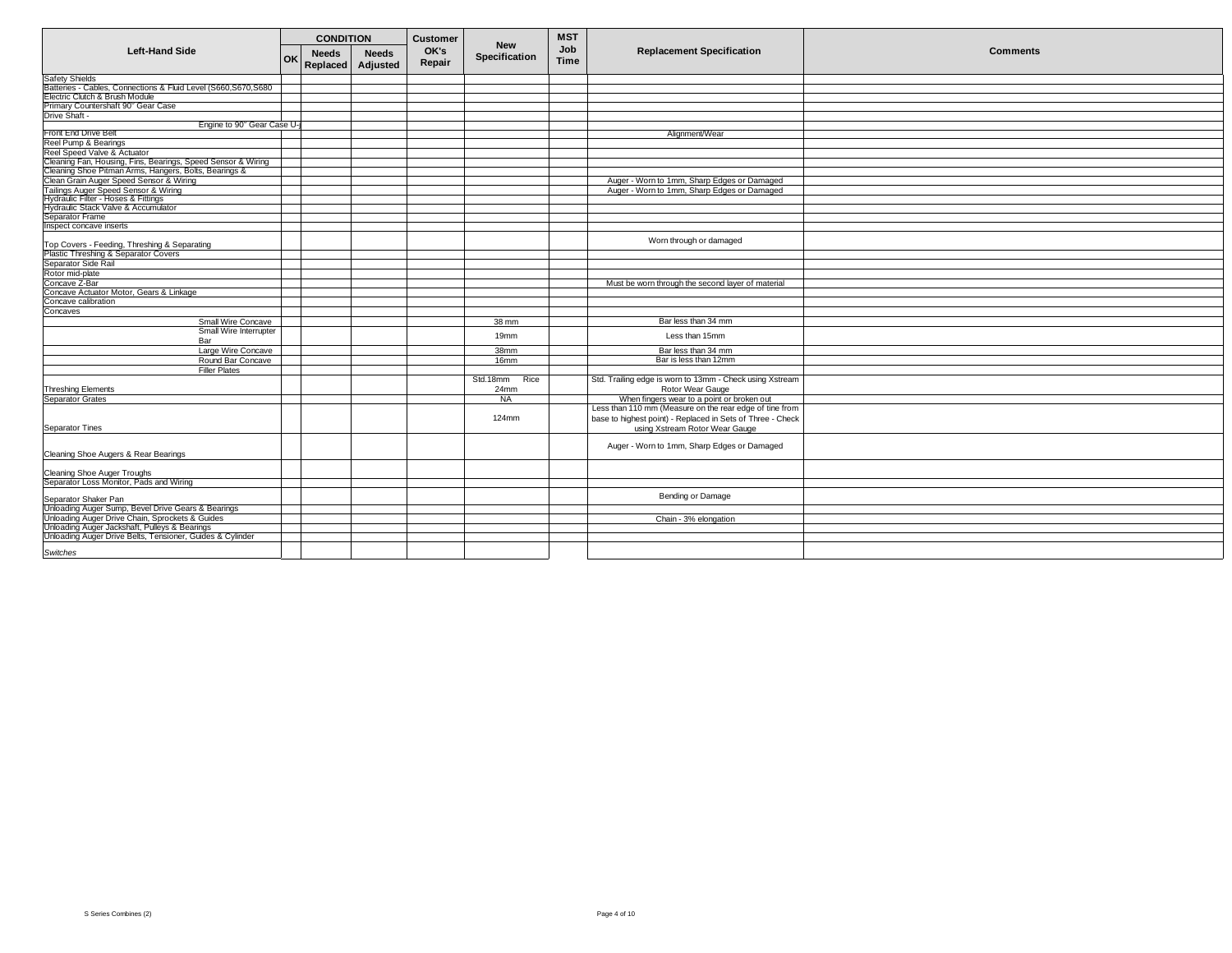|                                                                                                       |    | <b>CONDITION</b>         |                          | Customer        |                                        | <b>IVI</b> 5 I     |                                                                                 |                                                                                                                                                                                                                                                                                                                                                                                                                          |
|-------------------------------------------------------------------------------------------------------|----|--------------------------|--------------------------|-----------------|----------------------------------------|--------------------|---------------------------------------------------------------------------------|--------------------------------------------------------------------------------------------------------------------------------------------------------------------------------------------------------------------------------------------------------------------------------------------------------------------------------------------------------------------------------------------------------------------------|
| Left-Hand Side--continued                                                                             | OK | <b>Needs</b><br>Replaced | <b>Needs</b><br>Adjusted | OK's<br>Repair  | <b>New</b><br>Specification            | Job<br>Timo        | <b>Replacement Specification</b>                                                | <b>Comments</b>                                                                                                                                                                                                                                                                                                                                                                                                          |
| Chopper Raise &                                                                                       |    |                          |                          |                 |                                        |                    |                                                                                 |                                                                                                                                                                                                                                                                                                                                                                                                                          |
| Lower<br>Chop to drop (if                                                                             |    |                          |                          |                 |                                        |                    |                                                                                 |                                                                                                                                                                                                                                                                                                                                                                                                                          |
| equipped)                                                                                             |    |                          |                          |                 |                                        |                    |                                                                                 |                                                                                                                                                                                                                                                                                                                                                                                                                          |
| Rotor Variable Sheaves-Grease and Cycle through range                                                 |    |                          |                          |                 | Spec 8mm                               |                    |                                                                                 |                                                                                                                                                                                                                                                                                                                                                                                                                          |
| Rotor Speed Shift Lever<br>Hydrostatic Filter - Hoses & Fittings                                      |    |                          |                          |                 |                                        |                    |                                                                                 |                                                                                                                                                                                                                                                                                                                                                                                                                          |
| Hydro Cable                                                                                           |    |                          |                          |                 |                                        |                    |                                                                                 |                                                                                                                                                                                                                                                                                                                                                                                                                          |
| Discharge Beater, Bearing, Belt & Sheaves                                                             |    |                          |                          |                 |                                        |                    |                                                                                 |                                                                                                                                                                                                                                                                                                                                                                                                                          |
| Discharge Beater Speed Sensor & Wiring<br>Discharge Beater Wings & Wear Strips                        |    |                          |                          |                 | 4.5 mm, 50 mm Height                   |                    | When Wear Strips Loose Original Height                                          |                                                                                                                                                                                                                                                                                                                                                                                                                          |
| Discharge Beater Grate                                                                                |    |                          |                          |                 |                                        |                    |                                                                                 |                                                                                                                                                                                                                                                                                                                                                                                                                          |
| Chaffer & Sieve Louver                                                                                |    |                          |                          |                 |                                        |                    | Bending or Damage                                                               |                                                                                                                                                                                                                                                                                                                                                                                                                          |
| Chaffer & Sieve Adjustment Gauges/Factory Calibration                                                 |    |                          |                          |                 |                                        |                    | Check that display matches actual shoe setting                                  |                                                                                                                                                                                                                                                                                                                                                                                                                          |
| Steering Cylinder & Tie Rod                                                                           |    |                          |                          |                 |                                        |                    |                                                                                 |                                                                                                                                                                                                                                                                                                                                                                                                                          |
| Rear Axle & Spindles<br>Wheel Bearings & Seals                                                        |    |                          |                          |                 |                                        |                    |                                                                                 |                                                                                                                                                                                                                                                                                                                                                                                                                          |
|                                                                                                       |    |                          |                          |                 | Toe-in Front of                        |                    |                                                                                 |                                                                                                                                                                                                                                                                                                                                                                                                                          |
|                                                                                                       |    |                          |                          |                 | Steering Wheels -                      |                    |                                                                                 |                                                                                                                                                                                                                                                                                                                                                                                                                          |
|                                                                                                       |    |                          |                          |                 | 3mm; Torque -2WD                       |                    |                                                                                 |                                                                                                                                                                                                                                                                                                                                                                                                                          |
|                                                                                                       |    |                          |                          |                 | 311 N'm (230 lb-ft),                   |                    |                                                                                 |                                                                                                                                                                                                                                                                                                                                                                                                                          |
|                                                                                                       |    |                          |                          |                 | 4WD - 610 N'm (450 lb                  |                    |                                                                                 |                                                                                                                                                                                                                                                                                                                                                                                                                          |
| Rear Wheel & Tire<br>Power Rear Wheel Assist, Hoses & Fittings                                        |    |                          |                          |                 | ft)                                    |                    |                                                                                 |                                                                                                                                                                                                                                                                                                                                                                                                                          |
| Gull Wings & Air Cylinders                                                                            |    |                          |                          |                 |                                        |                    |                                                                                 |                                                                                                                                                                                                                                                                                                                                                                                                                          |
| Chopper Jack Shaft Drive Belts                                                                        |    |                          |                          |                 |                                        |                    |                                                                                 |                                                                                                                                                                                                                                                                                                                                                                                                                          |
| Chopper Speed Sensor & Wiring                                                                         |    |                          |                          |                 |                                        |                    |                                                                                 |                                                                                                                                                                                                                                                                                                                                                                                                                          |
| Chopper Engage Tension Arm & Idler Pulley<br>Chopper Drive Belt, Idler & Bearings                     |    |                          |                          |                 |                                        |                    |                                                                                 |                                                                                                                                                                                                                                                                                                                                                                                                                          |
| Chopper Raise/Lower Cylinder                                                                          |    |                          |                          |                 |                                        |                    |                                                                                 |                                                                                                                                                                                                                                                                                                                                                                                                                          |
| Chopper                                                                                               |    |                          |                          |                 |                                        |                    |                                                                                 |                                                                                                                                                                                                                                                                                                                                                                                                                          |
| Tail Board & Vanes                                                                                    |    |                          |                          |                 |                                        |                    |                                                                                 |                                                                                                                                                                                                                                                                                                                                                                                                                          |
| Rotor & Bearings<br>Housing & Knife Bank                                                              |    |                          |                          |                 |                                        |                    |                                                                                 |                                                                                                                                                                                                                                                                                                                                                                                                                          |
| Cob Deflector Door                                                                                    |    |                          |                          |                 |                                        |                    |                                                                                 |                                                                                                                                                                                                                                                                                                                                                                                                                          |
| Shoe Loss Monitors & Wiring                                                                           |    |                          |                          |                 |                                        |                    |                                                                                 |                                                                                                                                                                                                                                                                                                                                                                                                                          |
| Front Chaffer, Chaffer, Sieve & Seals                                                                 |    |                          |                          |                 |                                        |                    |                                                                                 |                                                                                                                                                                                                                                                                                                                                                                                                                          |
| Shoe Frames & Seals<br>Rear Panel, Lights & SMV Sign                                                  |    |                          |                          |                 |                                        |                    |                                                                                 |                                                                                                                                                                                                                                                                                                                                                                                                                          |
| Spreader                                                                                              |    |                          |                          |                 |                                        |                    |                                                                                 |                                                                                                                                                                                                                                                                                                                                                                                                                          |
| Disks & Rubber Flaps                                                                                  |    |                          |                          |                 |                                        |                    |                                                                                 |                                                                                                                                                                                                                                                                                                                                                                                                                          |
| Hydraulic Motor,<br>Hoses & Fittings                                                                  |    |                          |                          |                 |                                        |                    |                                                                                 |                                                                                                                                                                                                                                                                                                                                                                                                                          |
| Frame                                                                                                 |    |                          |                          |                 |                                        |                    |                                                                                 |                                                                                                                                                                                                                                                                                                                                                                                                                          |
| Advance Powercast                                                                                     |    |                          |                          |                 |                                        |                    |                                                                                 |                                                                                                                                                                                                                                                                                                                                                                                                                          |
| Fingers                                                                                               |    |                          |                          |                 |                                        |                    |                                                                                 |                                                                                                                                                                                                                                                                                                                                                                                                                          |
| Hydraulic Motor,<br>Hoses & Fittings                                                                  |    |                          |                          |                 |                                        |                    |                                                                                 |                                                                                                                                                                                                                                                                                                                                                                                                                          |
| Shroud Movement                                                                                       |    |                          |                          |                 |                                        |                    |                                                                                 |                                                                                                                                                                                                                                                                                                                                                                                                                          |
|                                                                                                       |    | <b>CONDITION</b>         |                          |                 |                                        |                    |                                                                                 |                                                                                                                                                                                                                                                                                                                                                                                                                          |
|                                                                                                       |    |                          |                          | <b>Customer</b> | Recommended                            | <b>MST</b>         | <b>Recommended Service, Inspection</b>                                          |                                                                                                                                                                                                                                                                                                                                                                                                                          |
| <b>Left-Hand Side Installed Options</b>                                                               | OK | Installed<br>(Y/N)       | Repair /<br>Replace      | OK's<br>Repair  | <b>Service Intervals</b><br>(Annual *) | Job<br><b>Time</b> | Specification, Additional Information                                           | <b>Option Description</b>                                                                                                                                                                                                                                                                                                                                                                                                |
| PowerCast Tailboard                                                                                   |    |                          |                          |                 |                                        |                    | Verified if installed and functioning correctly: Attachment<br>number: BXE10174 | To better manage residue distribution with wider platforms, the PowerCast™ tailboard spreads residue 9.1 m (30 ft)<br>and wider. This feature spreads residue evenly which helps with even crop emergence once planted, especially in no-<br>till farming practices.                                                                                                                                                     |
| Straw Spreader Parts, Extra Wide, for use on Twin Disk, Wide<br>Spread with Integrated Chaff Spreader |    |                          |                          |                 |                                        |                    | Verified if installed and functioning correctly: Attachment<br>number: BH84523  | The twin-disk straw spreader system uses two large impellers to ensure uniform, wide distribution of material from the<br>separator and cleaning system. The spreader is recommended for use when tillage practices do not dictate fine<br>sizing of crop residue. For 9650 STS, 9660 STS, 9670 STS, 9750 STS, 9760 STS, 9770 STS, 9860 STS, 9870<br>STS and S650, S660, S670, S680, S690. For spread width up to 40 Ft. |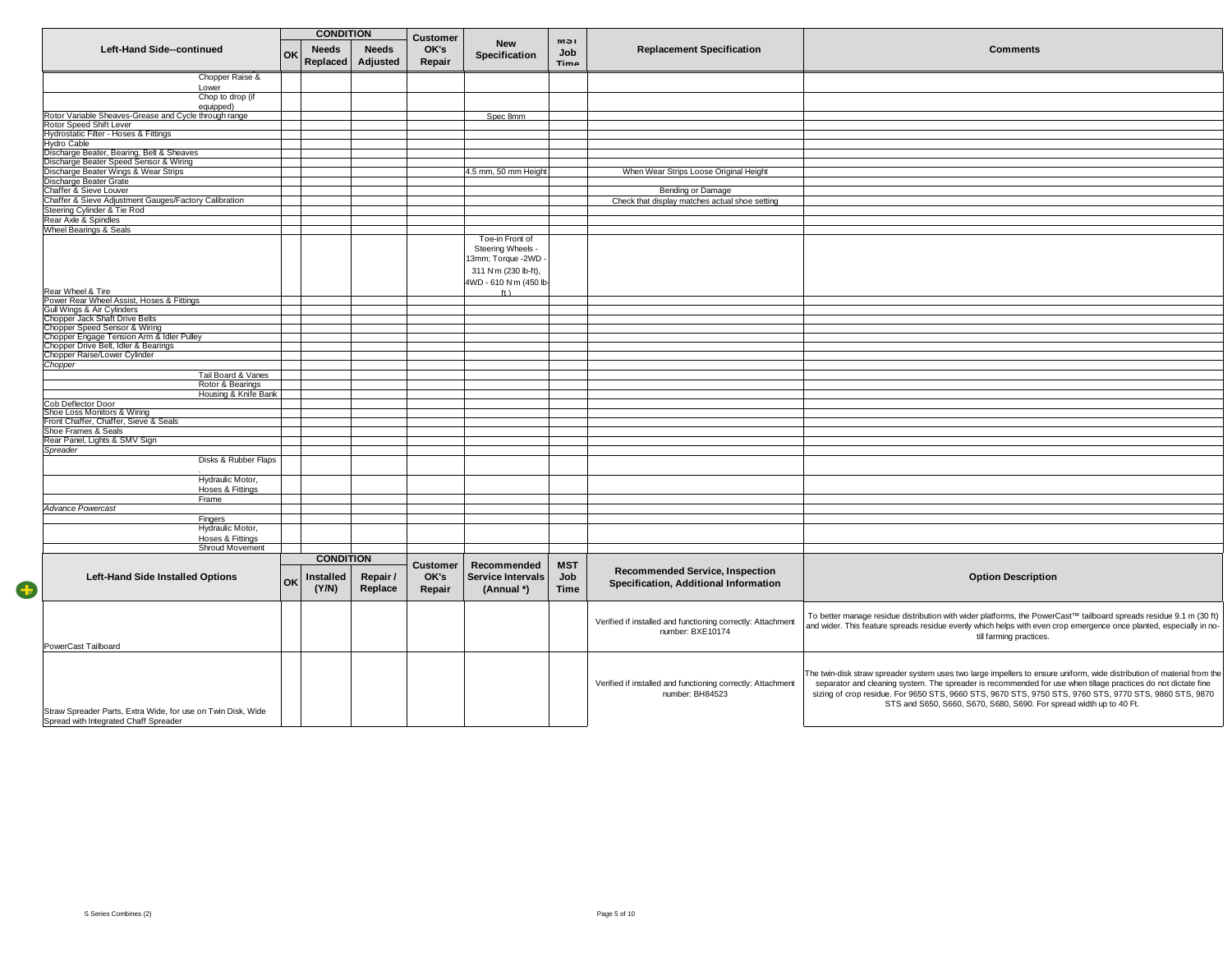|                                                                                                                                                 | <b>CONDITION</b>                   | Customer | <b>New</b>        | <b>MST</b>  |                                                    |                 |
|-------------------------------------------------------------------------------------------------------------------------------------------------|------------------------------------|----------|-------------------|-------------|----------------------------------------------------|-----------------|
| <b>Right-Hand Side</b>                                                                                                                          | <b>Needs</b><br><b>Needs</b><br>OK | OK's     | Specification     | Job         | <b>Replacement Specification</b>                   | <b>Comments</b> |
|                                                                                                                                                 | Replaced Adjusted                  | Repair   |                   | <b>Time</b> |                                                    |                 |
| <b>Safety Shields</b>                                                                                                                           |                                    |          |                   |             |                                                    |                 |
| Batteries - Cables, Connections & Fluid Level (S550 only)                                                                                       |                                    |          |                   |             |                                                    |                 |
|                                                                                                                                                 |                                    |          |                   |             |                                                    |                 |
| Gull Wings & Air Cylinders                                                                                                                      |                                    |          |                   |             |                                                    |                 |
| Cab Wall Electrical Connectors                                                                                                                  |                                    |          |                   |             |                                                    |                 |
| <b>Primary Countershaft Bearing</b>                                                                                                             |                                    |          |                   |             |                                                    |                 |
| Front Counter Shaft Belt, Tensioner & Pulleys                                                                                                   |                                    |          |                   |             |                                                    |                 |
|                                                                                                                                                 |                                    |          |                   |             | Worn through or damaged                            |                 |
| Rear Counter Shaft Belt, Tensioner & Pulleys<br>Top Covers - Feeding, Threshing & Separating                                                    |                                    |          |                   |             |                                                    |                 |
|                                                                                                                                                 |                                    |          |                   |             |                                                    |                 |
| Plastic Threshing & Separator Covers                                                                                                            |                                    |          |                   |             |                                                    |                 |
| Separator Side Rail                                                                                                                             |                                    |          |                   |             | Must be worn through the second layer of material  |                 |
| Concave Z-Bar (LHS of machine)                                                                                                                  |                                    |          |                   |             |                                                    |                 |
| Concaves & Hangers                                                                                                                              |                                    |          | <b>NA</b>         |             | When fingers wear to a point or broken out         |                 |
|                                                                                                                                                 |                                    |          |                   |             |                                                    |                 |
| Separator Grates                                                                                                                                |                                    |          |                   |             |                                                    |                 |
| Cleaning Shoe Pitman Arms, Hangers, Bolts, Bearings &                                                                                           |                                    |          |                   |             |                                                    |                 |
| Cleaning Fan Housing, Fins & Bearings                                                                                                           |                                    |          |                   |             |                                                    |                 |
| Shoe, Fan & Conveyor Auger Belt, Idlers, Tensioner & Pulleys                                                                                    |                                    |          |                   |             |                                                    |                 |
| Cleaning Fan Variable Belt                                                                                                                      |                                    |          |                   |             |                                                    |                 |
| Cleaning Fan Adjustment Motor, Linkage & Variable Sheaves<br>Tailings Elevator Return Auger Drive Chain                                         |                                    |          |                   |             | 3% elongation                                      |                 |
|                                                                                                                                                 |                                    |          |                   |             |                                                    |                 |
| <b>Active Tailings</b>                                                                                                                          |                                    |          |                   |             |                                                    |                 |
| Wear on bars                                                                                                                                    |                                    |          |                   |             |                                                    |                 |
| Upper Auger flighting                                                                                                                           |                                    |          |                   |             |                                                    |                 |
| Upper auger housing                                                                                                                             |                                    |          |                   |             |                                                    |                 |
| for cracks and wear                                                                                                                             |                                    |          |                   |             |                                                    |                 |
| Zero cocave                                                                                                                                     |                                    |          |                   |             |                                                    |                 |
| adiustment                                                                                                                                      |                                    |          |                   |             |                                                    |                 |
|                                                                                                                                                 |                                    |          | 3 mm Thick, 67 mm |             | Auger - Worn to 1mm, Sharp Edges or Damaged        |                 |
| Calibrate Tailings Sensor                                                                                                                       |                                    |          | Height            |             |                                                    |                 |
| Tailing Elevator Return Auger, Bearings & Boot                                                                                                  |                                    |          |                   |             |                                                    |                 |
| Tailing Elevator Drive Belt, Tensioner, Idler & Sheaves                                                                                         |                                    |          |                   |             |                                                    |                 |
| <b>Tailings Elevator Slip Clutch</b>                                                                                                            |                                    |          |                   |             |                                                    |                 |
|                                                                                                                                                 |                                    |          |                   |             |                                                    |                 |
|                                                                                                                                                 |                                    |          | Paddles - 78mm x  |             | Chain - 3% elongation; Paddles - 3mm wear on three |                 |
|                                                                                                                                                 |                                    |          | 151mm             |             | working surfaces (75mm x 175mm)                    |                 |
| Clean Grain Drive Belt & Idlers                                                                                                                 |                                    |          |                   |             |                                                    |                 |
|                                                                                                                                                 |                                    |          |                   |             |                                                    |                 |
|                                                                                                                                                 |                                    |          |                   |             |                                                    |                 |
| Clean Grain Elevator Chain, Paddles, Sprockets & Bearings<br>Clean Grain Elevator Housing & Boot<br>Green Star Yield & Moisture Sensor & Wiring |                                    |          |                   |             |                                                    |                 |
|                                                                                                                                                 |                                    |          |                   |             |                                                    |                 |
| Tailings Housing & Boot                                                                                                                         |                                    |          |                   |             |                                                    |                 |
| Tailings Tudaing & Doctor<br>Tailings Elevator Monitor Sensor & Wiring<br>Overshot beater drive belts and idler (alignment and wear) if         |                                    |          |                   |             |                                                    |                 |
|                                                                                                                                                 |                                    |          |                   |             |                                                    |                 |
| Overshot beater bearings                                                                                                                        |                                    |          |                   |             |                                                    |                 |
|                                                                                                                                                 |                                    |          |                   |             |                                                    |                 |
|                                                                                                                                                 |                                    |          | Paddles - 78mm x  |             | Chain - 3% elongation; Paddles - 3mm wear on three |                 |
|                                                                                                                                                 |                                    |          | 151mm             |             | working surfaces (75mm x 175mm)                    |                 |
| Overshot beater wear strips                                                                                                                     |                                    |          |                   |             |                                                    |                 |
| Tailings Elevator Paddle Chain and Sprockets                                                                                                    |                                    |          |                   |             | Auger - Worn to 1mm, Sharp Edges or Damaged        |                 |
| Tailings Auger & Bearings                                                                                                                       |                                    |          |                   |             |                                                    |                 |
| Check operation of variable stream vanes                                                                                                        |                                    |          |                   |             |                                                    |                 |
| Grain Tank Unloading Cross Auger Bearings                                                                                                       |                                    |          |                   |             |                                                    |                 |
| Steering Cylinder & Tie Rod                                                                                                                     |                                    |          |                   |             |                                                    |                 |
| Power Rear Wheel Assist, Hoses & Fittings                                                                                                       |                                    |          |                   |             |                                                    |                 |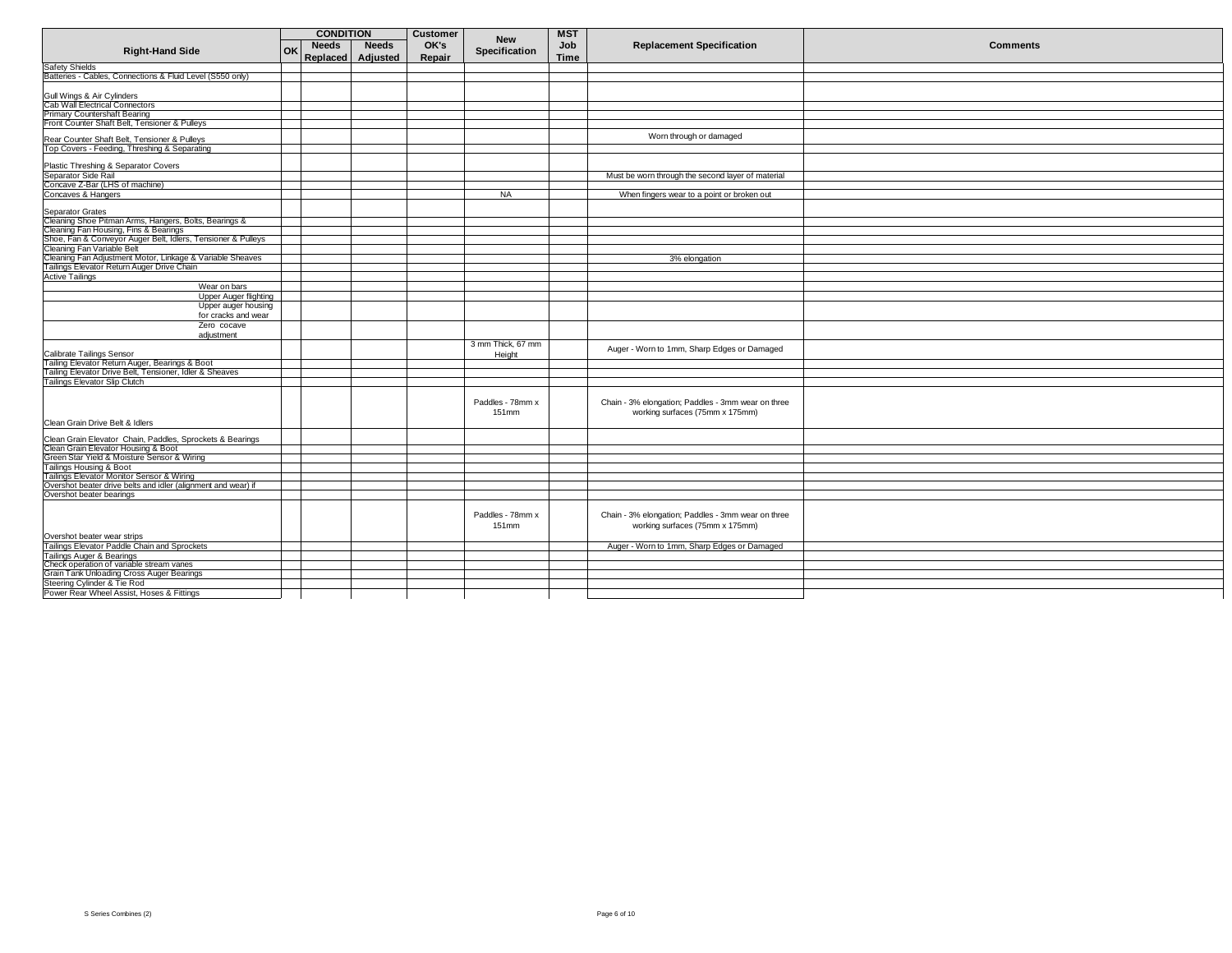|   |                                                                   |    | <b>CONDITION</b>                                     |                                   |                                                |                                  |                                                                                 |                                                                                                                                                                                                                                                                                                                                                                                                                                                                                                                                                        |
|---|-------------------------------------------------------------------|----|------------------------------------------------------|-----------------------------------|------------------------------------------------|----------------------------------|---------------------------------------------------------------------------------|--------------------------------------------------------------------------------------------------------------------------------------------------------------------------------------------------------------------------------------------------------------------------------------------------------------------------------------------------------------------------------------------------------------------------------------------------------------------------------------------------------------------------------------------------------|
| G | <b>Right-Hand Side Installed Options</b>                          | OK | nstalled<br>Repair /<br>(Y/N)<br>Replace             | <b>Customer</b><br>OK's<br>Repair | Recommended<br>Service Intervals<br>(Annual *) | <b>MST</b><br>Job<br><b>Time</b> | <b>Recommended Service, Inspection</b><br>Specification, Additional Information | <b>Option Description</b>                                                                                                                                                                                                                                                                                                                                                                                                                                                                                                                              |
|   | Class 6/7 Side Hill Bundle                                        |    |                                                      |                                   |                                                |                                  | Verified if installed and functioning correctly: Attachment<br>number: BXE10076 | The sidehill performance package can improve combine performance on slopes up to 8 degrees (14 percent) by<br>substantially reducing cleaning shoe grain loss to acceptable levels. S650, S660, and S670. Also needed on S680<br>and S690 combines that are not equipped with an extended front chaffer.                                                                                                                                                                                                                                               |
|   |                                                                   |    |                                                      |                                   |                                                |                                  | Verified if installed and functioning correctly: Attachment<br>number: BXE10019 | The sidehill performance package can improve combine performance on slopes up to 8 degrees (14 percent) by<br>substantially reducing cleaning shoe grain loss to acceptable levels. S550 Only                                                                                                                                                                                                                                                                                                                                                          |
|   | SideHill Performance Package                                      |    |                                                      |                                   |                                                |                                  |                                                                                 |                                                                                                                                                                                                                                                                                                                                                                                                                                                                                                                                                        |
|   | 4WD-Closed Center Hydraulics - S680 and S690                      |    |                                                      |                                   |                                                |                                  | Verified if installed and functioning correctly: Attachment<br>number: BXE10146 | The two-speed, rear-wheel drive system enables the operator to switch between two different rear-wheel assist<br>torque ranges for increased ground-drive versatility. All closed center machines need 2096cc motors (AXE10756 and<br>AXE10757). All non-Hillmaster machines require two AH231495 tie rods. Hillmaster machines require two AH229641<br>tie rods. Bundle will add additional weight to the combine and may need to check with local roadway authorities.                                                                               |
|   |                                                                   |    |                                                      |                                   |                                                |                                  |                                                                                 |                                                                                                                                                                                                                                                                                                                                                                                                                                                                                                                                                        |
|   | 4WD-Open Center Hydraulics - S550, S650, S660, S670               |    |                                                      |                                   |                                                |                                  | Verified if installed and functioning correctly: Attachment<br>number: BXE10145 | The two-speed, rear-wheel drive system enables the operator to switch between two different rear-wheel assist<br>orque ranges for increased ground-drive versatility. If machine is S670 with ProDrive, please refer to DTAC solution<br>#91590. All other open center machines need 1886cc motors (AXE15792 and AXE15793). All non-Hillmaster<br>machines require two AH231495 tie rods. Hillmaster machines require two AH229641 tie rods. Bundle will add<br>additional weight to the combine and may need to check with local roadway authorities. |
|   |                                                                   |    |                                                      |                                   |                                                |                                  |                                                                                 |                                                                                                                                                                                                                                                                                                                                                                                                                                                                                                                                                        |
|   |                                                                   |    |                                                      |                                   |                                                |                                  |                                                                                 |                                                                                                                                                                                                                                                                                                                                                                                                                                                                                                                                                        |
|   |                                                                   |    |                                                      |                                   |                                                |                                  |                                                                                 |                                                                                                                                                                                                                                                                                                                                                                                                                                                                                                                                                        |
|   |                                                                   |    |                                                      |                                   |                                                |                                  |                                                                                 |                                                                                                                                                                                                                                                                                                                                                                                                                                                                                                                                                        |
|   |                                                                   |    |                                                      |                                   |                                                |                                  |                                                                                 |                                                                                                                                                                                                                                                                                                                                                                                                                                                                                                                                                        |
|   |                                                                   |    | <b>CONDITION</b>                                     |                                   |                                                |                                  |                                                                                 |                                                                                                                                                                                                                                                                                                                                                                                                                                                                                                                                                        |
|   | <b>Engine Compartment</b>                                         | ΟK | <b>Needs</b><br><b>Needs</b><br>Replaced<br>Adjusted | <b>Customer</b><br>OK's<br>Repair | <b>New</b><br>Specification                    | <b>MST</b><br>Job<br><b>Time</b> | <b>Replacement Specification</b>                                                | <b>Comments</b>                                                                                                                                                                                                                                                                                                                                                                                                                                                                                                                                        |
|   | Ladder                                                            |    |                                                      |                                   |                                                |                                  |                                                                                 |                                                                                                                                                                                                                                                                                                                                                                                                                                                                                                                                                        |
|   | Rotary Screen & Belt                                              |    |                                                      |                                   |                                                |                                  |                                                                                 |                                                                                                                                                                                                                                                                                                                                                                                                                                                                                                                                                        |
|   | Vac Fan drive belt and idlers                                     |    |                                                      |                                   |                                                |                                  |                                                                                 |                                                                                                                                                                                                                                                                                                                                                                                                                                                                                                                                                        |
|   | After Cooler & Fins                                               |    |                                                      |                                   |                                                |                                  |                                                                                 |                                                                                                                                                                                                                                                                                                                                                                                                                                                                                                                                                        |
|   | Check Oil Cooler                                                  |    |                                                      |                                   |                                                |                                  |                                                                                 |                                                                                                                                                                                                                                                                                                                                                                                                                                                                                                                                                        |
|   | Lines for Oil Cooler & A\C<br>Coolant Level                       |    |                                                      |                                   |                                                |                                  | 800 hours                                                                       |                                                                                                                                                                                                                                                                                                                                                                                                                                                                                                                                                        |
|   | Air Filter & Aspirator                                            |    |                                                      |                                   |                                                |                                  | 400 hours                                                                       |                                                                                                                                                                                                                                                                                                                                                                                                                                                                                                                                                        |
|   | Hydro Charge filter                                               |    |                                                      |                                   |                                                |                                  | 400 hours                                                                       |                                                                                                                                                                                                                                                                                                                                                                                                                                                                                                                                                        |
|   | Main Hydraulic filter                                             |    |                                                      |                                   |                                                |                                  |                                                                                 |                                                                                                                                                                                                                                                                                                                                                                                                                                                                                                                                                        |
|   | Drive Belts for Alternator & Fan<br>A/C Belt                      |    |                                                      |                                   |                                                |                                  |                                                                                 |                                                                                                                                                                                                                                                                                                                                                                                                                                                                                                                                                        |
|   | Water Pump                                                        |    |                                                      |                                   |                                                |                                  | See OM for interval recommendations                                             |                                                                                                                                                                                                                                                                                                                                                                                                                                                                                                                                                        |
|   | Engine Oil & Filter                                               |    |                                                      |                                   |                                                |                                  |                                                                                 |                                                                                                                                                                                                                                                                                                                                                                                                                                                                                                                                                        |
|   | Engine Gear Case - Oil & Filter                                   |    |                                                      |                                   |                                                |                                  |                                                                                 |                                                                                                                                                                                                                                                                                                                                                                                                                                                                                                                                                        |
|   | <b>Engine Front and Rear Seals</b>                                |    |                                                      |                                   |                                                |                                  | 4500 hours or 5 years                                                           |                                                                                                                                                                                                                                                                                                                                                                                                                                                                                                                                                        |
|   | Engine crankshaft Damper<br>Engine PTO gear case oil              |    |                                                      |                                   |                                                |                                  | 2000 hours<br>2000 hours                                                        |                                                                                                                                                                                                                                                                                                                                                                                                                                                                                                                                                        |
|   | Valve Lash adjustment                                             |    |                                                      |                                   |                                                |                                  | cracked                                                                         |                                                                                                                                                                                                                                                                                                                                                                                                                                                                                                                                                        |
|   | Clean Radiator/Hoses & Clamps                                     |    |                                                      |                                   |                                                |                                  |                                                                                 |                                                                                                                                                                                                                                                                                                                                                                                                                                                                                                                                                        |
|   | <b>ECU - Connections &amp; Seals</b>                              |    |                                                      |                                   |                                                |                                  |                                                                                 |                                                                                                                                                                                                                                                                                                                                                                                                                                                                                                                                                        |
|   | Fuse Panel - Seal                                                 |    |                                                      |                                   |                                                |                                  |                                                                                 |                                                                                                                                                                                                                                                                                                                                                                                                                                                                                                                                                        |
|   | <b>Hydraulic Reservoir</b><br>Fuel Tank Vent - Clean              |    |                                                      |                                   |                                                |                                  |                                                                                 |                                                                                                                                                                                                                                                                                                                                                                                                                                                                                                                                                        |
|   | Ether Can                                                         |    |                                                      |                                   |                                                |                                  |                                                                                 |                                                                                                                                                                                                                                                                                                                                                                                                                                                                                                                                                        |
|   | Rear Engine Gear Case Seal                                        |    |                                                      |                                   |                                                |                                  |                                                                                 |                                                                                                                                                                                                                                                                                                                                                                                                                                                                                                                                                        |
|   | Heater Hoses                                                      |    |                                                      |                                   |                                                |                                  |                                                                                 |                                                                                                                                                                                                                                                                                                                                                                                                                                                                                                                                                        |
|   | Inspect turbo charger                                             |    |                                                      |                                   |                                                |                                  |                                                                                 |                                                                                                                                                                                                                                                                                                                                                                                                                                                                                                                                                        |
|   | Inspect exhaust manifold belts<br>Check All Hoses and Clamps      |    |                                                      |                                   |                                                |                                  |                                                                                 |                                                                                                                                                                                                                                                                                                                                                                                                                                                                                                                                                        |
|   | Clean fuel and oil coolers                                        |    |                                                      |                                   |                                                |                                  | 2000 hours                                                                      |                                                                                                                                                                                                                                                                                                                                                                                                                                                                                                                                                        |
|   | Two Speed Gear case - Oil Level & Condition                       |    |                                                      |                                   |                                                |                                  |                                                                                 |                                                                                                                                                                                                                                                                                                                                                                                                                                                                                                                                                        |
|   |                                                                   |    |                                                      |                                   |                                                |                                  | Check for restrictions                                                          |                                                                                                                                                                                                                                                                                                                                                                                                                                                                                                                                                        |
|   | Open Crankcase Vent system (OCV) IT4                              |    |                                                      |                                   |                                                |                                  | Visually inspect clamp flanges for proper alignment.                            |                                                                                                                                                                                                                                                                                                                                                                                                                                                                                                                                                        |
|   | DPF Exhaust system (IT4)                                          |    |                                                      |                                   |                                                |                                  | In tact and positioned properly                                                 |                                                                                                                                                                                                                                                                                                                                                                                                                                                                                                                                                        |
|   | DPF Exhaust heat shield(s)) (IT4)<br>DPF Filter Maintenance (IT4) |    |                                                      |                                   |                                                |                                  | Have filter serviced according to OM guidelines.                                |                                                                                                                                                                                                                                                                                                                                                                                                                                                                                                                                                        |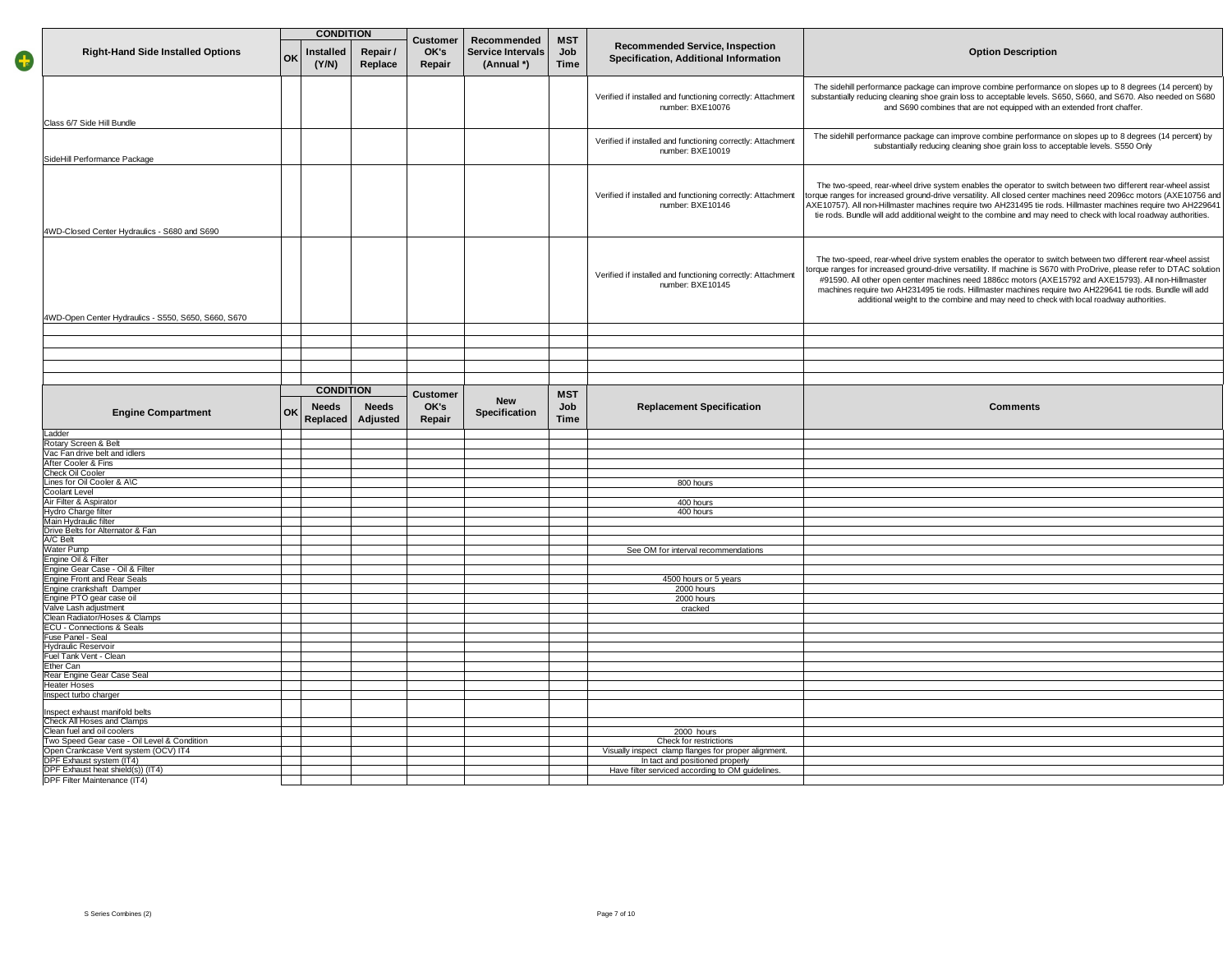|   | <b>CONDITION</b>                                                                                                                                 |    |                                              |                          |                                   |                                                              |                                  |                                                                                 |                                                                                                                                                                                                                                                                                                                     |
|---|--------------------------------------------------------------------------------------------------------------------------------------------------|----|----------------------------------------------|--------------------------|-----------------------------------|--------------------------------------------------------------|----------------------------------|---------------------------------------------------------------------------------|---------------------------------------------------------------------------------------------------------------------------------------------------------------------------------------------------------------------------------------------------------------------------------------------------------------------|
|   | <b>Grain Tank Section</b>                                                                                                                        | OK | <b>Needs</b><br>Replaced                     | <b>Needs</b><br>Adjusted | <b>Customer</b><br>OK's<br>Repair | <b>New</b><br>Specification                                  | <b>MST</b><br>Job<br>Time        | <b>Replacement Specification</b>                                                | <b>Comments</b>                                                                                                                                                                                                                                                                                                     |
|   | Bin Extensions & Tank                                                                                                                            |    |                                              |                          |                                   |                                                              |                                  |                                                                                 |                                                                                                                                                                                                                                                                                                                     |
|   | Check operation of folding covers if equipped                                                                                                    |    |                                              |                          |                                   |                                                              |                                  |                                                                                 |                                                                                                                                                                                                                                                                                                                     |
|   | Calibrate Unloading auger engagement (S680/S690)                                                                                                 |    |                                              |                          |                                   |                                                              |                                  |                                                                                 |                                                                                                                                                                                                                                                                                                                     |
|   | Grain Sample Trough                                                                                                                              |    |                                              |                          |                                   |                                                              |                                  |                                                                                 |                                                                                                                                                                                                                                                                                                                     |
|   |                                                                                                                                                  |    |                                              |                          |                                   | Auger - 4.5mm thick,                                         |                                  | Auger - Worn 1mm or to a sharp edge                                             |                                                                                                                                                                                                                                                                                                                     |
|   | Grain Tank Light, Level Switch & Wiring<br>Grain Tank Loading Auger, Housing, Bearings, Driver, Top<br>Clean Grain Elevator Top Shaft & Bearings |    |                                              |                          |                                   | 95mm height                                                  |                                  |                                                                                 |                                                                                                                                                                                                                                                                                                                     |
|   |                                                                                                                                                  |    |                                              |                          |                                   |                                                              |                                  |                                                                                 |                                                                                                                                                                                                                                                                                                                     |
|   | Clean Grain Elevator Top Housing, Impact Plate, GreenStar Mass                                                                                   |    |                                              |                          |                                   |                                                              |                                  |                                                                                 |                                                                                                                                                                                                                                                                                                                     |
|   | Loading Auger Gear case<br>Cross Augers, Top Covers & Floor                                                                                      |    |                                              |                          |                                   | Auger - (STD) 3.4mm<br>thick (HD) 4.8mm thick<br>64mm height |                                  | Auger - worn 1mm or to a sharp edge                                             |                                                                                                                                                                                                                                                                                                                     |
|   |                                                                                                                                                  |    |                                              |                          |                                   |                                                              |                                  |                                                                                 |                                                                                                                                                                                                                                                                                                                     |
|   | Unload On-The-Go Baffle                                                                                                                          |    |                                              |                          |                                   | (STD) 6mm thick (HD)                                         |                                  |                                                                                 |                                                                                                                                                                                                                                                                                                                     |
|   | Unloading Auger Sump clean out                                                                                                                   |    |                                              |                          |                                   | 6.6mm thick 110 mm<br>height                                 |                                  | When worn to a sharp edge                                                       |                                                                                                                                                                                                                                                                                                                     |
|   | Vertical Auger & Housing                                                                                                                         |    |                                              |                          |                                   |                                                              |                                  |                                                                                 |                                                                                                                                                                                                                                                                                                                     |
|   |                                                                                                                                                  |    |                                              |                          |                                   | 4.5mm thick 95mm                                             |                                  | Worn to 1mm or to a sharp edge                                                  |                                                                                                                                                                                                                                                                                                                     |
|   | 90 <sup>0</sup> Gear case<br>Horizontal Auger & Housing                                                                                          |    |                                              |                          |                                   | height                                                       |                                  |                                                                                 |                                                                                                                                                                                                                                                                                                                     |
|   | Grain Saver Door & Boot                                                                                                                          |    |                                              |                          |                                   |                                                              |                                  |                                                                                 |                                                                                                                                                                                                                                                                                                                     |
|   |                                                                                                                                                  |    | <b>CONDITION</b>                             |                          |                                   |                                                              |                                  |                                                                                 |                                                                                                                                                                                                                                                                                                                     |
| C | <b>Grain Tank Section Installed Options</b>                                                                                                      | OK | nstalled<br>(Y/N)                            | Repair /<br>Replace      | <b>Customer</b><br>OK's<br>Repair | Recommended<br><b>Service Intervals</b><br>(Annual *)        | <b>MST</b><br>Job<br>Time        | <b>Recommended Service, Inspection</b><br>Specification, Additional Information | <b>Option Description</b>                                                                                                                                                                                                                                                                                           |
|   | Additional "Full" Grain Tank Sensor                                                                                                              |    |                                              |                          |                                   |                                                              |                                  | Verified if installed and functioning correctly: Attachment<br>number: BXE10270 | An optional second grain tank level indicator is available to help detect a full grain tank on side slopes.                                                                                                                                                                                                         |
|   | Door, Extra High Capacity, Clean Grain - S690                                                                                                    |    |                                              |                          |                                   |                                                              |                                  | Verified if installed and functioning correctly: Attachment<br>number: BXE10096 | Perforated elevator doors allow foreign material and dirt to sift out during combine operation. The bundle consists of<br>perforated auger housing and perforated doors for the clean-grain and tailings elevator.                                                                                                  |
|   | Door, Regular Duty, Perforated - S650, S660, S670, S680                                                                                          |    |                                              |                          |                                   |                                                              |                                  | Verified if installed and functioning correctly: Attachment<br>number: BXE10094 | Perforated elevator doors allow foreign material and dirt to sift out during combine operation. The bundle consists of<br>perforated auger housing and perforated doors for the clean-grain and tailings elevator                                                                                                   |
|   |                                                                                                                                                  |    |                                              |                          |                                   |                                                              |                                  | Verified if installed and functioning correctly: Attachment                     | Perforated elevator doors allow foreign material and dirt to sift out during combine operation. The bundle consists of                                                                                                                                                                                              |
|   | Door, Regular Duty, Perforated - S550                                                                                                            |    |                                              |                          |                                   |                                                              |                                  | number: BXE10095                                                                | perforated auger housing and perforated doors for the clean-grain and tailings elevator.                                                                                                                                                                                                                            |
|   | Rethresher Perforated Boot Door                                                                                                                  |    |                                              |                          |                                   |                                                              |                                  | Verified if installed and functioning correctly: Attachment<br>number: BXE10151 | Perforated elevator doors allow foreign material and dirt to sift out during combine operation. The bundle consists of<br>perforated auger housing and perforated doors for the clean-grain and tailings elevator. Used on S680 or S690 only.<br>Use in conjunction with either BXE10094 (S680) or BXE10096 (S690). |
|   | Slow Speed Clean Grain Elevator Drive (Machines with<br>Rethresher: S680/S690)                                                                   |    |                                              |                          |                                   |                                                              |                                  | Verified if installed and functioning correctly: Attachment<br>number: BXE10143 | Reduces speed of Clean Grain Elevator from 400 RPM to 250 RPM. Recommended for edible beans or soybeans<br>only. Not recommended for crops in excess of 50 bushel/acre yield. Refer to the Agricultural Sales Manual for<br>additional ordering information and GreenStar limitations.                              |
|   |                                                                                                                                                  |    |                                              |                          |                                   |                                                              |                                  |                                                                                 |                                                                                                                                                                                                                                                                                                                     |
|   |                                                                                                                                                  |    |                                              |                          |                                   |                                                              |                                  |                                                                                 |                                                                                                                                                                                                                                                                                                                     |
|   |                                                                                                                                                  |    |                                              |                          |                                   |                                                              |                                  |                                                                                 |                                                                                                                                                                                                                                                                                                                     |
|   |                                                                                                                                                  |    |                                              |                          |                                   |                                                              |                                  |                                                                                 |                                                                                                                                                                                                                                                                                                                     |
|   |                                                                                                                                                  |    |                                              |                          |                                   |                                                              |                                  |                                                                                 |                                                                                                                                                                                                                                                                                                                     |
|   |                                                                                                                                                  |    |                                              |                          |                                   |                                                              |                                  |                                                                                 |                                                                                                                                                                                                                                                                                                                     |
|   |                                                                                                                                                  |    |                                              |                          |                                   |                                                              |                                  |                                                                                 |                                                                                                                                                                                                                                                                                                                     |
|   | <b>Cab Section</b>                                                                                                                               | OK | <b>CONDITION</b><br><b>Needs</b><br>Replaced | <b>Needs</b><br>Adjusted | <b>Customer</b><br>OK's<br>Repair | New<br>Specification                                         | <b>MST</b><br>Job<br><b>Time</b> | <b>Replacement Specification</b>                                                | <b>Comments</b>                                                                                                                                                                                                                                                                                                     |
|   | Cab Ladder                                                                                                                                       |    |                                              |                          |                                   |                                                              |                                  |                                                                                 |                                                                                                                                                                                                                                                                                                                     |
|   | Cab Roof                                                                                                                                         |    |                                              |                          |                                   |                                                              |                                  |                                                                                 |                                                                                                                                                                                                                                                                                                                     |
|   | Mirrors                                                                                                                                          |    |                                              |                          |                                   |                                                              |                                  |                                                                                 |                                                                                                                                                                                                                                                                                                                     |
|   | Cab Air Filters - Pre-Cleaner, Air Filter & Recirculating Filter<br>CEB (Central Electronic Box) - Seals & Wiring                                |    |                                              |                          |                                   |                                                              |                                  |                                                                                 |                                                                                                                                                                                                                                                                                                                     |
|   | Windshield Wiper Fluid Level                                                                                                                     |    |                                              |                          |                                   |                                                              |                                  |                                                                                 |                                                                                                                                                                                                                                                                                                                     |
|   | Lights - All Outside Lights & Functions Dome Light, Warning                                                                                      |    |                                              |                          |                                   |                                                              |                                  |                                                                                 |                                                                                                                                                                                                                                                                                                                     |
|   | ClimaTrak - Defrost, Temp. Control, Fan Speed                                                                                                    |    |                                              |                          |                                   |                                                              |                                  |                                                                                 |                                                                                                                                                                                                                                                                                                                     |
|   | Radio & Speakers<br>Windshield Wipers & Fluid Operation                                                                                          |    |                                              |                          |                                   |                                                              |                                  |                                                                                 |                                                                                                                                                                                                                                                                                                                     |
|   | Sun Visor                                                                                                                                        |    |                                              |                          |                                   |                                                              |                                  |                                                                                 |                                                                                                                                                                                                                                                                                                                     |
|   | <b>Steering Column</b>                                                                                                                           |    |                                              |                          |                                   |                                                              |                                  |                                                                                 |                                                                                                                                                                                                                                                                                                                     |
|   | Height Adjust & Tilt<br>Horn                                                                                                                     |    |                                              |                          |                                   |                                                              |                                  |                                                                                 |                                                                                                                                                                                                                                                                                                                     |
|   | Parking Brake                                                                                                                                    |    |                                              |                          |                                   |                                                              |                                  |                                                                                 |                                                                                                                                                                                                                                                                                                                     |
|   | <b>Steering Brakes</b>                                                                                                                           |    |                                              |                          |                                   |                                                              |                                  |                                                                                 |                                                                                                                                                                                                                                                                                                                     |
|   | Reverser                                                                                                                                         |    |                                              |                          |                                   |                                                              |                                  |                                                                                 |                                                                                                                                                                                                                                                                                                                     |
|   | Transmission Shift Lever / ProDrive                                                                                                              |    |                                              |                          |                                   |                                                              |                                  |                                                                                 |                                                                                                                                                                                                                                                                                                                     |
|   | Regrigerator coil                                                                                                                                |    |                                              |                          |                                   |                                                              |                                  |                                                                                 |                                                                                                                                                                                                                                                                                                                     |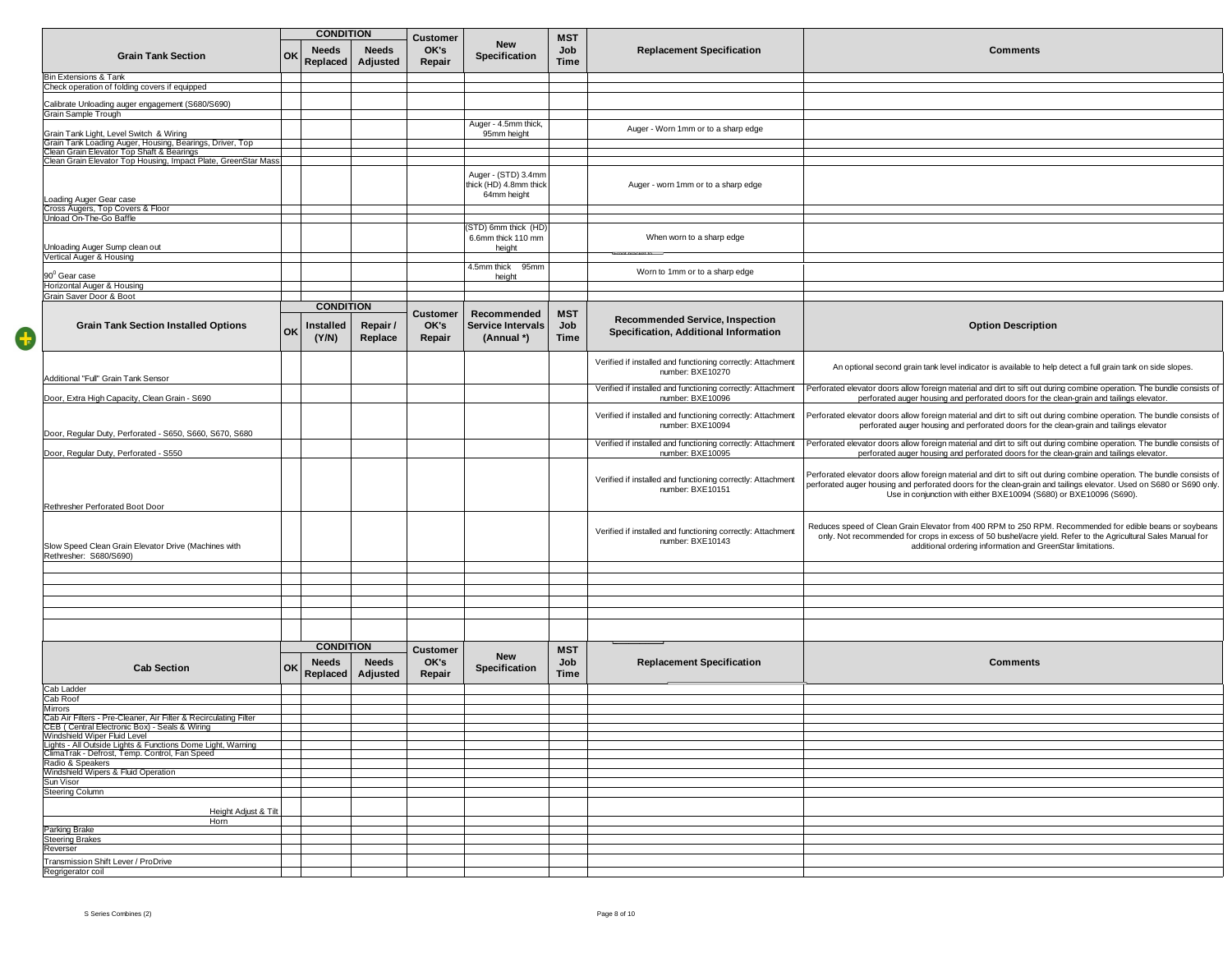|                                                                                                   | <b>CONDITION</b> |                  |              | <b>Customer</b> |                          | <b>MST</b>  |                                        |                           |
|---------------------------------------------------------------------------------------------------|------------------|------------------|--------------|-----------------|--------------------------|-------------|----------------------------------------|---------------------------|
|                                                                                                   |                  |                  |              |                 | <b>New</b>               | Job         |                                        |                           |
| <b>Cab Section--continued</b>                                                                     | <b>OK</b>        | <b>Needs</b>     | <b>Needs</b> | OK's            | Specification            |             | <b>Replacement Specification</b>       | <b>Comments</b>           |
|                                                                                                   |                  | Replaced         | Adjusted     | Repair          |                          | <b>Time</b> |                                        |                           |
| Corner post/Command Center<br>VisionTrak Display / Command Center                                 |                  |                  |              |                 |                          |             |                                        |                           |
|                                                                                                   |                  |                  |              |                 |                          |             |                                        |                           |
| Calibrate                                                                                         |                  |                  |              |                 |                          |             |                                        |                           |
| Seed size                                                                                         |                  |                  |              |                 |                          |             |                                        |                           |
| Diagnostics - Error                                                                               |                  |                  |              |                 |                          |             |                                        |                           |
| Codes, Back Button &                                                                              |                  |                  |              |                 |                          |             |                                        |                           |
| Enter Button<br><b>Active Header Control Display</b>                                              |                  |                  |              |                 |                          |             |                                        |                           |
|                                                                                                   |                  |                  |              |                 |                          |             |                                        |                           |
| Console                                                                                           |                  |                  |              |                 |                          |             |                                        |                           |
| HydroHandle -<br>Header Raise/Lower,                                                              |                  |                  |              |                 |                          |             |                                        |                           |
| Corn Header Back                                                                                  |                  |                  |              |                 |                          |             |                                        |                           |
| Shaft Speed, Reel                                                                                 |                  |                  |              |                 |                          |             |                                        |                           |
| Raise/Lower, Reel                                                                                 |                  |                  |              |                 |                          |             |                                        |                           |
| For/Aft                                                                                           |                  |                  |              |                 |                          |             |                                        |                           |
| <b>Unloading Auger</b>                                                                            |                  |                  |              |                 |                          |             |                                        |                           |
| Swing                                                                                             |                  |                  |              |                 |                          |             |                                        |                           |
| <b>Unloading Auger</b>                                                                            |                  |                  |              |                 |                          |             |                                        |                           |
| Engage                                                                                            |                  |                  |              |                 |                          |             |                                        |                           |
| <b>Emergency Stop</b>                                                                             |                  |                  |              |                 |                          |             |                                        |                           |
| Neutral Safety Switch                                                                             |                  |                  |              |                 |                          |             |                                        |                           |
| Auto trac (S-Series)                                                                              |                  |                  |              |                 |                          |             |                                        |                           |
| <b>Header Engage</b>                                                                              |                  |                  |              |                 |                          |             |                                        |                           |
| Separator Engage                                                                                  |                  |                  |              |                 |                          |             |                                        |                           |
| Concave Adjust                                                                                    |                  |                  |              |                 |                          |             |                                        |                           |
| Chaffer/Sieve Adjust                                                                              |                  |                  |              |                 |                          |             |                                        |                           |
| Chopper Speed Adjust                                                                              |                  |                  |              |                 |                          |             |                                        |                           |
| Rotor Speed                                                                                       |                  |                  |              |                 |                          |             |                                        |                           |
| Cleaning Fan Speed                                                                                |                  |                  |              |                 |                          |             |                                        |                           |
| Engine RPM's - Three buttons                                                                      |                  |                  |              |                 |                          |             |                                        |                           |
| Power Strip                                                                                       |                  |                  |              |                 |                          |             |                                        |                           |
| Park Brake Switch                                                                                 |                  |                  |              |                 |                          |             |                                        |                           |
| <b>Tranmission Speed Ranges</b>                                                                   |                  |                  |              |                 |                          |             |                                        |                           |
| Air Seat                                                                                          |                  |                  |              |                 |                          |             |                                        |                           |
|                                                                                                   |                  | <b>CONDITION</b> |              |                 |                          |             |                                        |                           |
|                                                                                                   |                  |                  |              | <b>Customer</b> | Recommended              | <b>MST</b>  |                                        |                           |
|                                                                                                   |                  |                  |              |                 |                          |             | <b>Recommended Service, Inspection</b> |                           |
| <b>Cab Section Installed Options</b>                                                              | <b>OK</b>        | Installed        | Repair /     | OK's            | <b>Service Intervals</b> | Job         | Specification, Additional Information  | <b>Option Description</b> |
|                                                                                                   |                  | (Y/N)            | Replace      | Repair          | (Annual *)               | <b>Time</b> |                                        |                           |
|                                                                                                   |                  |                  |              |                 |                          |             |                                        |                           |
|                                                                                                   |                  |                  |              |                 |                          |             |                                        |                           |
|                                                                                                   |                  |                  |              |                 |                          |             |                                        |                           |
|                                                                                                   |                  |                  |              |                 |                          |             |                                        |                           |
|                                                                                                   |                  |                  |              |                 |                          |             |                                        |                           |
|                                                                                                   |                  |                  |              |                 |                          |             |                                        |                           |
|                                                                                                   |                  |                  |              |                 |                          |             |                                        |                           |
|                                                                                                   |                  | <b>CONDITION</b> |              | <b>Customer</b> | <b>New</b>               | <b>MST</b>  |                                        |                           |
|                                                                                                   |                  | <b>Needs</b>     | <b>Needs</b> | OK's            |                          |             | <b>Replacement Specification</b>       | <b>Comments</b>           |
| Safety                                                                                            | OK               | Replaced         | Adjusted     | Repair          | Specification            | Job         |                                        |                           |
|                                                                                                   |                  |                  |              |                 |                          | <b>Time</b> |                                        |                           |
|                                                                                                   |                  |                  |              |                 |                          |             |                                        |                           |
| Feederhouse saftety stop operational                                                              |                  |                  |              |                 |                          |             |                                        |                           |
| Lights - All Outside Lights & Functions Dome Light, Warning<br>Ladder Safety Chains in place      |                  |                  |              |                 |                          |             |                                        |                           |
|                                                                                                   |                  |                  |              |                 |                          |             |                                        |                           |
| Road Disconnect Switch<br>Operator Presence Switch                                                |                  |                  |              |                 |                          |             |                                        |                           |
| All Safety shields in place                                                                       |                  |                  |              |                 |                          |             |                                        |                           |
| Safety decals in place and readable                                                               |                  |                  |              |                 |                          |             |                                        |                           |
| Back up alarm                                                                                     |                  |                  |              |                 |                          |             |                                        |                           |
|                                                                                                   |                  |                  |              |                 |                          |             |                                        |                           |
| Fire Extinguisher charged and in correct location<br>Seat Belts - Operator and Instructional Seat |                  |                  |              |                 |                          |             |                                        |                           |

4